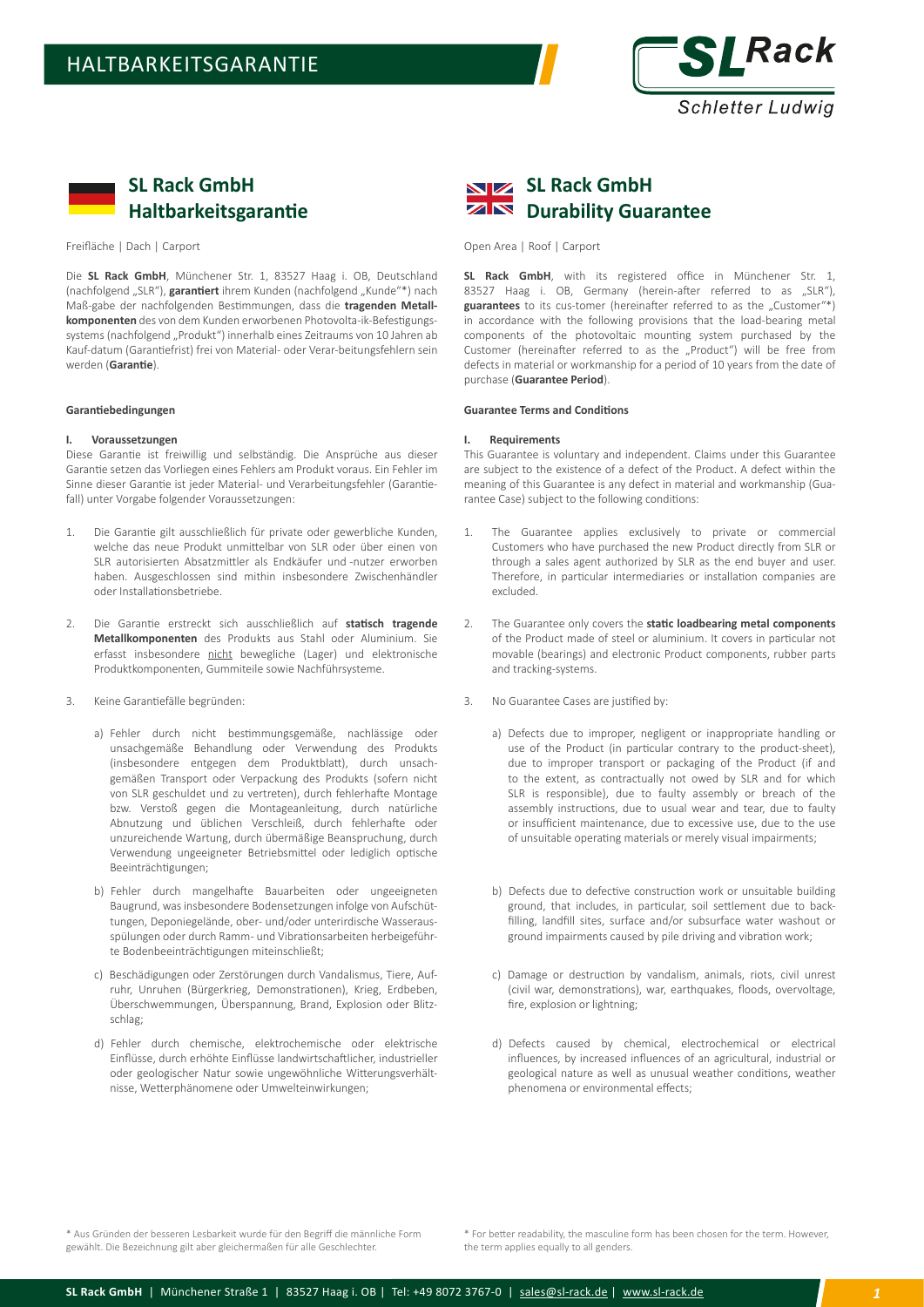

- e) Fehler, die durch Verletzung von Vorgaben der für die Metallkomponenten des Produkts maßgeblichen anerkannten Regeln der Technik entstanden sind, ebenso wie die Nichteinhaltung von Rahmenbedingungen, auf welche das Produkt gemäß produktspezifischer Dokumente (Prospekte, Produktblätter) ausgelegt ist. Dies sind unter anderem, aber nicht abschließend:
	- » Korrosionsklassen C1-C4 entsprechend EN ISO 1461, EN ISO 12944-2, EN ISO 1999-41
	- » Tragwerksplanung entsprechend DIN EN 1990
	- » Wind- und Schneelasten entsprechend DIN EN 1991
	- » Umgebungstemperaturen von nicht unter -30°C und nicht mehr als 50°C.
- 4. Ausgeschlossen sind Ansprüche aus dieser Garantie:
	- a) bei Änderungen des Produkts durch den Kunden oder Dritte ohne vorherige schriftliche Zustimmung von SLR;
	- b) bei eigenmächtigen Instandsetzungsarbeiten durch den Kunden oder Dritte, insbesondere durch nicht ausreichend qualifizierte Fachunternehmen;
	- c) bei An- oder Einbau von systemfremden Produktkomponenten bzw. Zubehör;
	- d) bei fehlender Erkennbarkeit der reklamierten Metallkomponente als Teil des Produkts;
	- e) wenn der Kunde nicht den vollen Kaufpreis für das Produkt bezahlt hat;

# **II. Geltendmachung / Garantieabtretung**

- 1. Zur Geltendmachung von Ansprüchen aus dieser Garantie hat der Kunde SLR unverzüglich, spätestens aber 14 Kalendertage nach Kenntnis des Fehlers unter Vorlage der Originalrechnung mit Kaufdatum diesen der SLR schriftlich per E-Mail an [guarantee@sl-rack.de](mailto:guarantee%40sl-rack.de?subject=) anzuzeigen. Zur weiteren Bearbeitung des Garantiefalls wird SLR dem Kunden anschließend ein Reklamationsformular zur näheren Fehlerbeschreibung an sein E-Mailadresse zukommen lassen, welches der Kunde auszufüllen hat.
- 2. Der Kunde hat durch Vorlage aussagekräftiger Dokumentation nachzuweisen, dass das Produkt regelmäßig bzw. bei Freiflächensystemen innerhalb der dafür gemäß Wartungsanleitung vorgegebenen Intervalle ordnungsgemäß gewartet wurde.
- 3. Eine entsprechende Geltendmachung durch Dritte ist nur zulässig, wenn SLR der Abtretung dieser Ansprüche zuvor schriftlich zugestimmt hat. Ein entsprechendes Abtretungsformular stellt SLR auf Wunsch des Kunden gerichtet an [sales@sl-rack.de](mailto:sales%40sl-rack.de?subject=) gerne zur Verfügung.

#### **III. Rechtsfolgen**

- 1. Im Garantiefalle wird SLR den Fehler bzw. die fehlerhaften Metallkomponenten nach eigenem Ermessen auf seine Kosten selbst oder durch beauftragte Dritte durch Reparatur oder Ersatzlieferung neuer oder funktionell gleichwertiger Metallkomponenten beheben. Aus- und (Wieder-)Einbau der Metallkomponenten erfolgt auf Verantwortung und Kosten des Kunden.
- 2. Die Kosten der Rücksendung der betroffenen Metallkomponenten übernimmt SLR. Hat jedoch SLR oder ein von SLR beauftragtes Drittunternehmen dem Kunden für die Einsendung ein bestimmtes Frachtunternehmen genannt und nutzt der Kunde ein anderes Frachtunternehmen, kommt SLR für die Mehrkosten der Einsendung nicht auf.
- e) Defects caused by violation of the specifications of the generally accepted rules of technology applicable to the metal components of the Product, as well as non-compliance with the general conditions for which the Product is designed according to product-specific documents (brochures, product-sheets). These include, but are not limited to:
	- » Corrosion class C1-C4 according to DIN EN ISO 1461, DIN EN ISO 12944-2, DIN EN ISO 1999-41
	- » Structural planning according to DIN EN 1990
	- » Winds and snow loads according to DIN EN 1991
	- Ambient temperatures of not less than-30°C and not more than  $50^{\circ}$ C
- 4. Claims under this Guarantee are excluded:
	- a) in the event of modifications to the Product by the Customer or third parties without the prior written consent of SLR;
	- b) In the event of unauthorised repair work by the Customer or third parties, in particular by inadequately qualified specialist companies;
	- c) if non-system product components or accessories are fitted or installed;
	- d) if the metal component complained about is not recognisable as part of the Product;
	- e) if the Customer has not made full payment of the contract price;

#### **II. Assertion and assignment of Guarantee claims**

- 1. In order to assert claims arising from this Guarantee, the Customer shall notify SLR of the defect in writing by e-mail to [guarantee@sl-rack.](mailto:guarantee%40sl-rack?subject=) de with-out delay, but no later than 14 calendar days after becoming aware of the defect adding the original invoice with the date of purchase. For further processing of the guarantee claim, SLR will then send the Customer a complaint form for a more detailed description of the defect to the Customer's e-mail address, which the Customer shall complete.
- 2. The Customer shall prove by submitting meaningful documentation that the Product has been maintained regularly or, in the case of openarea systems, within the intervals specified for this purpose in the maintenance instructions.
- 3. A corresponding assertion of the claims arising from this Guarantee by third parties is only permissible if SLR has previously agreed in writing to the assignment of the claims. SLR will be pleased to provide a corresponding assignment form upon request of the Customer addressed to sales@sl-rack.de

#### **III. Legal consequences**

- 1. In a Guarantee Case, SLR will, at its own discretion and at its own expense, remedy the defect itself or through an authorised third party by repairing or replacing new or functionally equivalent metal components. Removal and (re)installation of the metal components shall be at the Customer's responsibility and expense.
- 2. The costs of returning the metal components concerned will be borne by SLR. However, if SLR or a third party company commissioned by SLR has named a specific freight company to the Customer for the shipment and the Customer chooses a different freight company, SLR will not be liable for the additional costs of the shipment.